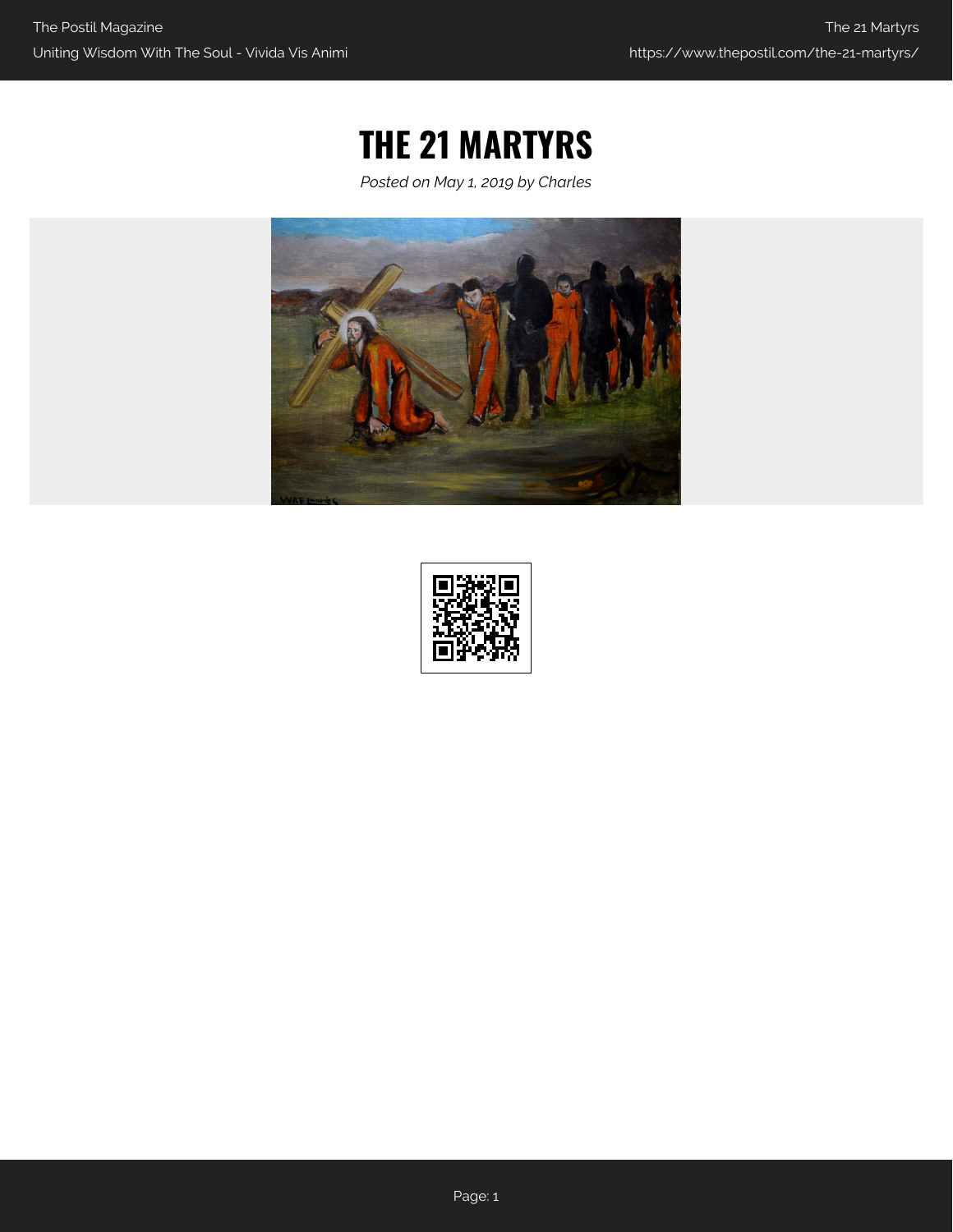

This book is, brought to the temporal sphere, Revelation 20:4. "I saw the souls of them that were beheaded for the witness of Jesus, and for the word of God, and which had not worshipped the beast, neither his image, neither had received his mark upon their foreheads, or in their hands; and they lived and reigned with Christ a thousand years."

Martin Mosebach's *[The 21](https://amzn.to/2LfUwC9)* is an exploration and explanation of the twenty-one Coptic Christian migrant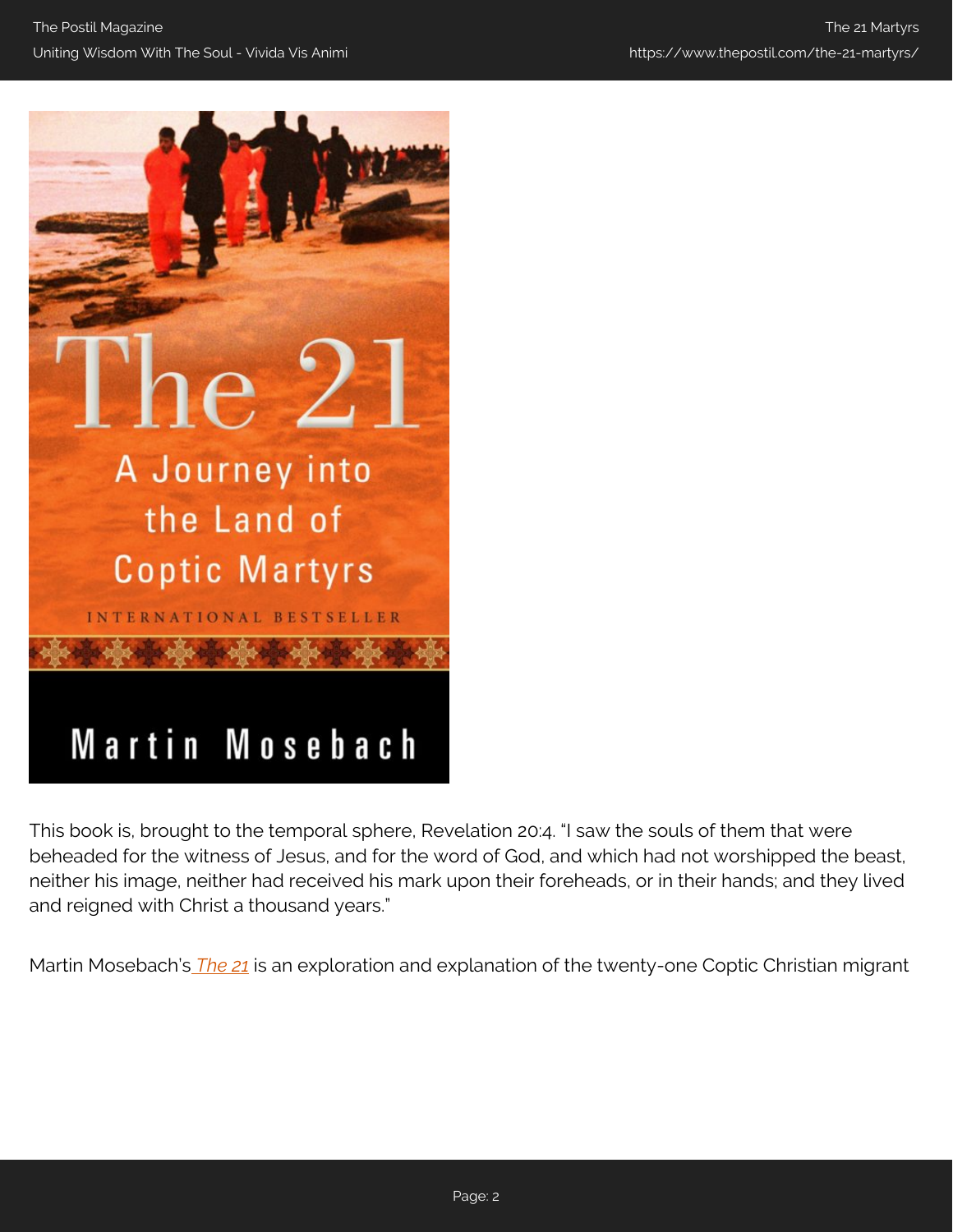workers killed by Muslims in 2015 for refusing to apostatize from their Christian belief, a martyrdom made famous by the slickly produced video through which the killers broadcast their bloody work.

[The](https://amzn.to/2LfUwC9) *[21](https://amzn.to/2LfUwC9)* also embodies how, and under what circumstances, Muslims could be allies with Christians in the American wars to come, against a ruling class whose totalitarian doctrines they both oppose, concluding that while many obstacles exist, that was theoretically possible, and certainly desirable.

But this book shows that in what Muslims call *Dar al-Islam*, the House of Islam, those places where Islam has once been supreme, there can be no such cooperation, since there by definition there Islam must rule, and no observant Muslim would disagree, although what that exactly means is interpreted in different ways.

The martyrdom of the Twenty-One was a planned operation. The killers researched the names of the workers, who lived together as they gathered money before returning home. They took them, and held them for two months, before marching them out to a nearby Mediterranean beach and sawing their heads off with knives.

They then released the video, titled "A Message Signed with Blood to the Nation of the Cross." By that nation, they do not mean America, as Americans probably assume (and Mosebach also seems to assume, at least in part), but explicitly "Rome." That doesn't mean Pope Francis, either, who is no threat at all to Islam.

Rather, it means, in this brand of Islam, Christians collectively, especially as represented by their national powers, since Islam's main objection is not to Christian belief as such, incorrect as it supposedly is, but to Islam not ruling in the temporal sphere, a pattern of thought that non-Muslims find hard to understand.

Those who murdered the Twenty-One hold a mainstream, though not majority, view of what must be done to achieve and maintain the supremacy of Islam. In their minds, they are responding to the crimes of Christians.

Their video begins with footage of Barack Obama apologizing for those supposed crimes, and to them the killings are the blood price, for a simple apology is inadequate. (We can ignore that Obama should,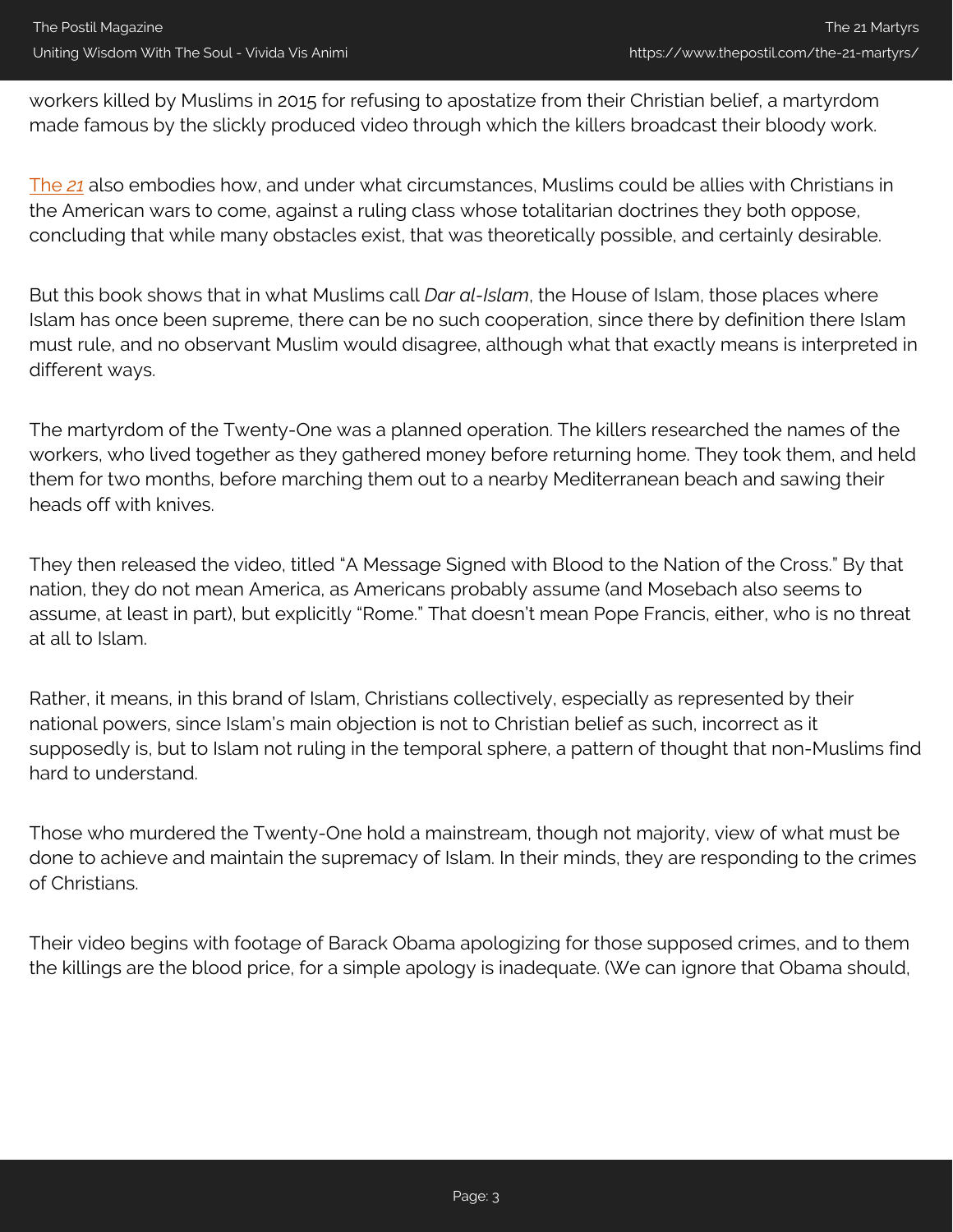objectively, never have apologized, for there is nothing that any part of Christendom or the West, America or other, has ever done as a collective entity that requires any form of apology to any Muslim, including, especially, the Crusades).

We should not focus on the killers, though; they do not appear except as bit players in this book. Rather, what The 21 explores extensively is primarily Egypt's Coptic Christians, strangers to the West, and secondarily their relationship with Egyptian Muslims, who invaded and still occupy their lands.

The author, a German journalist (this book was originally written in German), set out to learn more about the martyrs, traveling to Egypt to talk to the great and the small among the Copts. He learned about their families, their religious and political milieu, and, most importantly, why they acted as they did.

Mosebach divides the book into twenty-one chapters, each headed by a picture of one of the martyrs, some taken from the video of their deaths, some from hagiographic iconography made after their deaths. The book packs a tremendous amount of information into relatively few pages—since Americans know almost nothing about Egypt, and even less about the Copts, and both are alien to American sensibilities, the reader learns a lot.

True, Mosebach shows cognitive dissonance. He shows empathy, sympathy, and admiration for the martyrs, and offers an informative view of the Coptic Church, but every single time he pulls back to examine the broader world, of Egypt, of Islam, or the entire globe, what he has to say is Merkel-ite nonsense. Fortunately, most of the book is narrowly focused on the Twenty-One, not the globe, so this is a relatively small defect.

The martyrs were mostly young men in their twenties or thirties who had gone to Libya to find work. Sixteen were from the small town of El-Aour, in Upper Egypt; the others came from other Egyptian towns, except for Matthew Ayariga, from Ghana. He was not Coptic; it is not even clear if he was originally Christian, but as with other saints throughout Christian history, he voluntarily joined, receiving, if no other baptism, the baptism of blood.

Ayariga is visually central to all depictions of the martyrs; with his black skin, he stood out, and both the killers and the iconographers put him in the center of all group depictions. Mosebach did not talk to his family, and little is known about his background, but as Mosebach notes, he was like Saint Adauctus,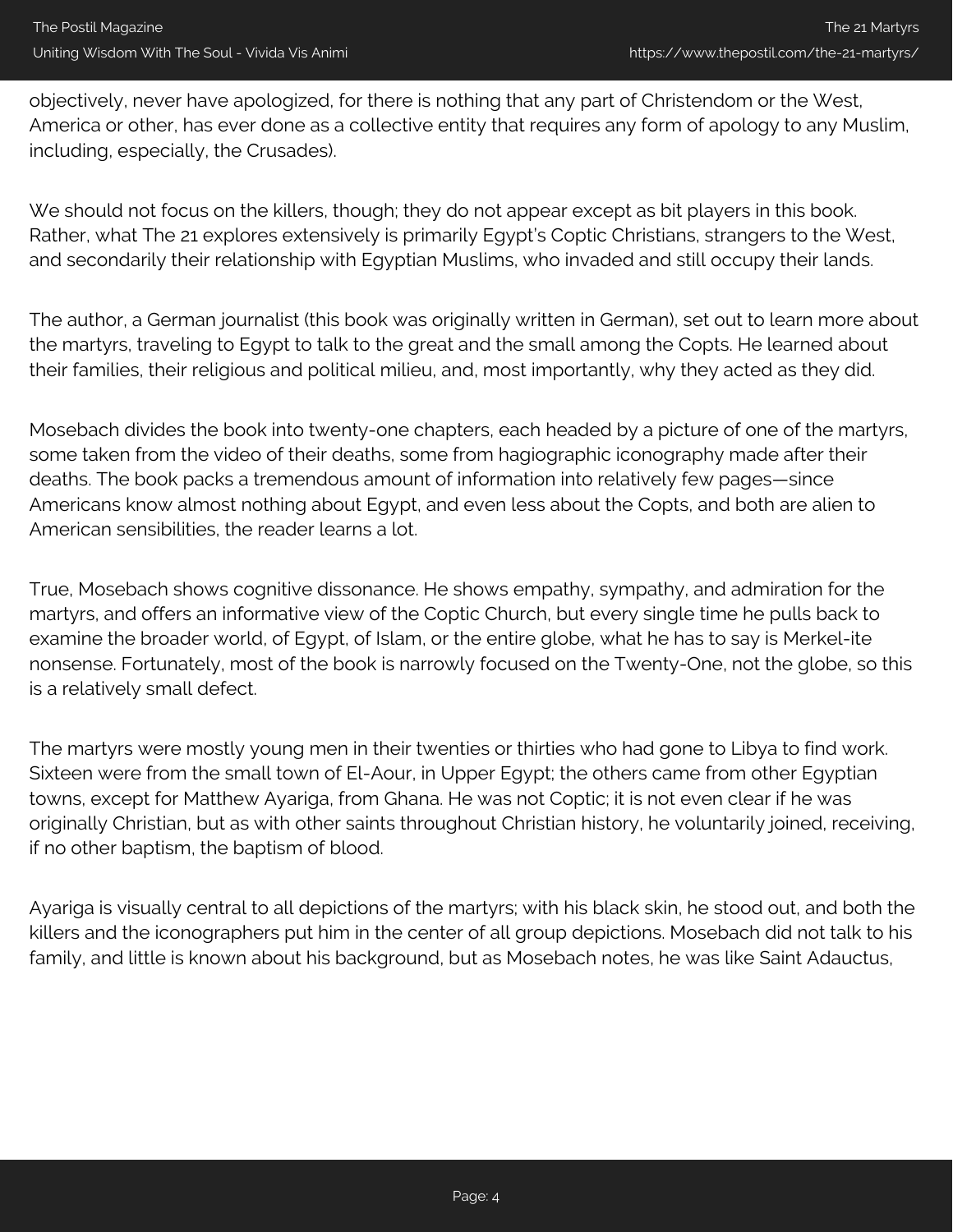whose name means "added man" since his real name was unknown, who volunteered his Christianity when he saw Saint Felix being led to death during the persecutions of the Emperor Diocletian, and was then also executed.

I'm familiar with the basics of Coptic theology and history, but how those things translate to the modern world I didn't know. The Copts split from mainstream Christianity when their position, called Miaphytism, that Christ had only one nature, combining human and divine, rather than a separate human and a divine nature (unconfused and indivisible) was rejected at the Council of Chalcedon in A.D. 451.

This division created the Oriental Orthodox, of whom there are about 100 million in the world, and whose liturgy and organization is very similar to the Eastern Orthodox, with whom they are not in communion, although to an outsider, they are nearly indistinguishable.

Mosebach does an exemplary job of trying to understand and get inside the Coptic mind, despite that he appears not be religious himself. Most of all, he correctly identifies the centrality of the Divine Liturgy. "From the very first moment, it is clear that the exclusive intention of the holy devotion is the realization of God's presence, and everything that happens in this liturgy has to serve this extraordinary purpose. . . . Time and eternity are bound together as one, in a sphere where past, present, and future have always already happened, and at the same time are now happening again."

The Orthodox believe that once a church is consecrated, an angel stands by the altar, forever in and out of time worshiping the Triune God, so that when we enter the church, we are not commencing a worship service, we are joining one already in progress. You cannot understand the Copts, or the Orthodox, without grasping the numinous nature of the Liturgy, where seraphim serve at the altar alongside the priest, uniting Heaven and Earth in an unbroken chain of timeless moments.

What unites all the Copts is steadfastness in faith. Since nobody paid much attention to the Twenty-One when they were alive, they are somewhat one-dimensional. Their families offer similar generalized characteristics: "He was quick to forgive." "He was calm, obedient, and quick to confess." "He gave alms even though he was poor." "He was compassionate and strove to help others."

But their deeds, both their refusal to apostatize and their calm demeanor when being led to execution,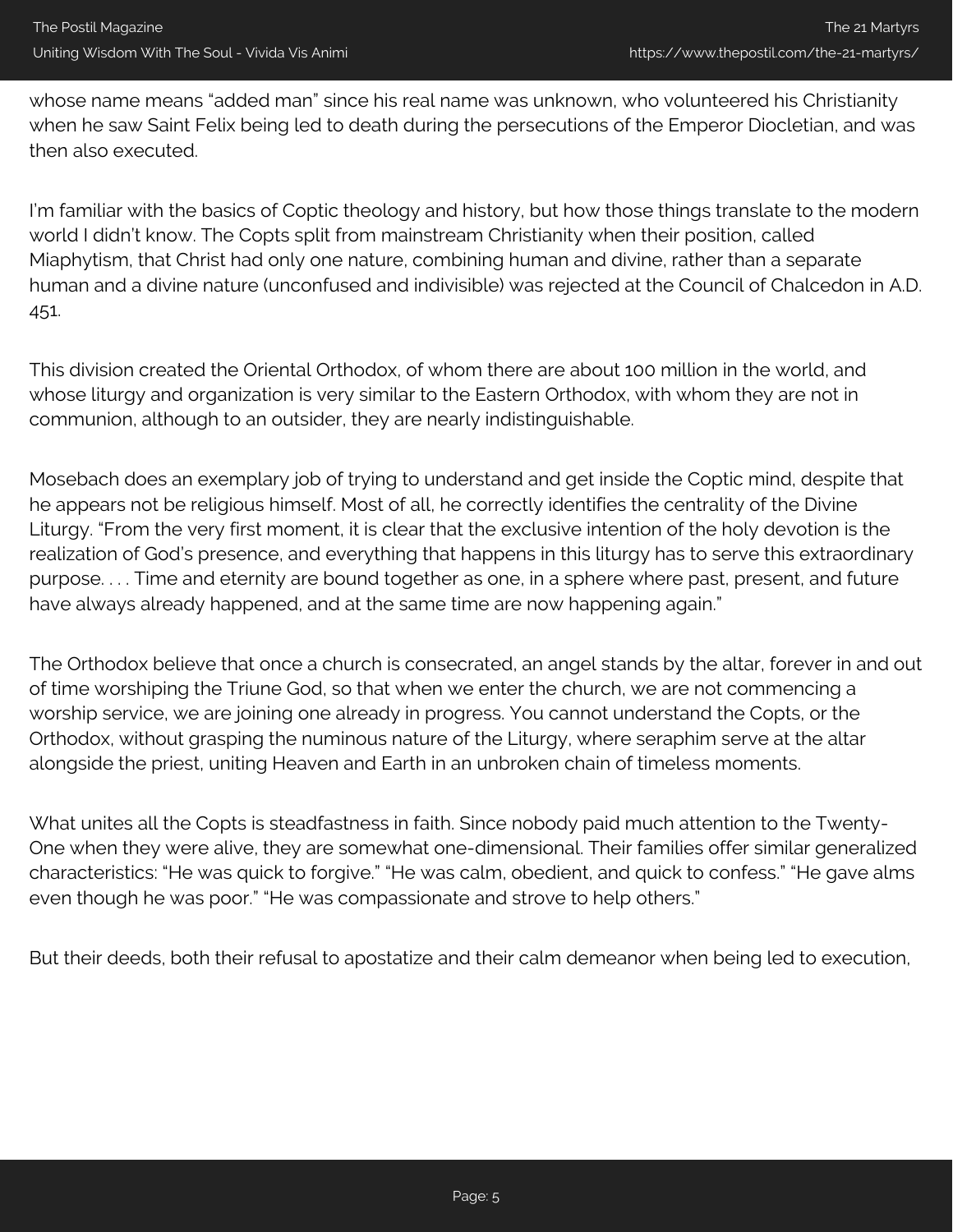with only low cries to Christ as they died, exemplify that steadfastness, and their witness to Christ at the most basic and essential level. It is this steadfastness that seems to unite all the Copts, an eternal cord binding them together.

You could transport today's Copts to the age of Nero, and nothing would be much different, neither daily life nor their resolve in the face of persecution.

Mosebach visits the local Coptic bishop, who embodies this steadfastness in faith and combines it with an untroubled feeling of superiority to Islam, a latecomer as far as he is concerned. Mosebach describes the bishop as "the absolute archetype of a pragmatic, forward-looking reactionary—a kind of leader utterly unknown in the West." It does not bother them, quite the opposite, that theirs is the Church of the Martyrs.

This same attitude permeates all the Copts, including the families of the martyred. While they have the normal human sadness, it is greatly exceeded by their unalterable conviction that their beloved sons and brothers have received the crown of martyrdom, and they offer iconography in that vein. In most of their families' houses, they also have and show the video of their killing, proud, rather than traumatized.

And they ascribe miracles to the Twenty-One, small ones, local ones, but all in the ancient tradition of martyrology. They embody, as one of the fathers says, King David's behavior in II Samuel, who when his son died, did not mourn anymore, for "I shall go to him, but he will not return to me." As Sarah Ruden notes in her excellent book on Biblical translation, The Face of Water, this verse in the original Hebrew conveys the meaning that the child will never return—but the father will keep moving toward the child. So with the families of the Twenty-One.

Beyond their cohesive religiosity, it is apparent that the Copts are, in the manner of many minorities in Muslim lands, both second-class citizens and more materially successful than the majority population. Mosebach says that Egyptian Muslims see all Copts as rich (while still having contempt for them), and although that's obviously not true, since many are merely poor farmers like the Twenty-One, it is more true than not.

No doubt this is because the Copts are not bound by the inertia and fatalism, along with male laziness, that characterize Muslim societies. Plus corruption—according to Mosebach, even though (like all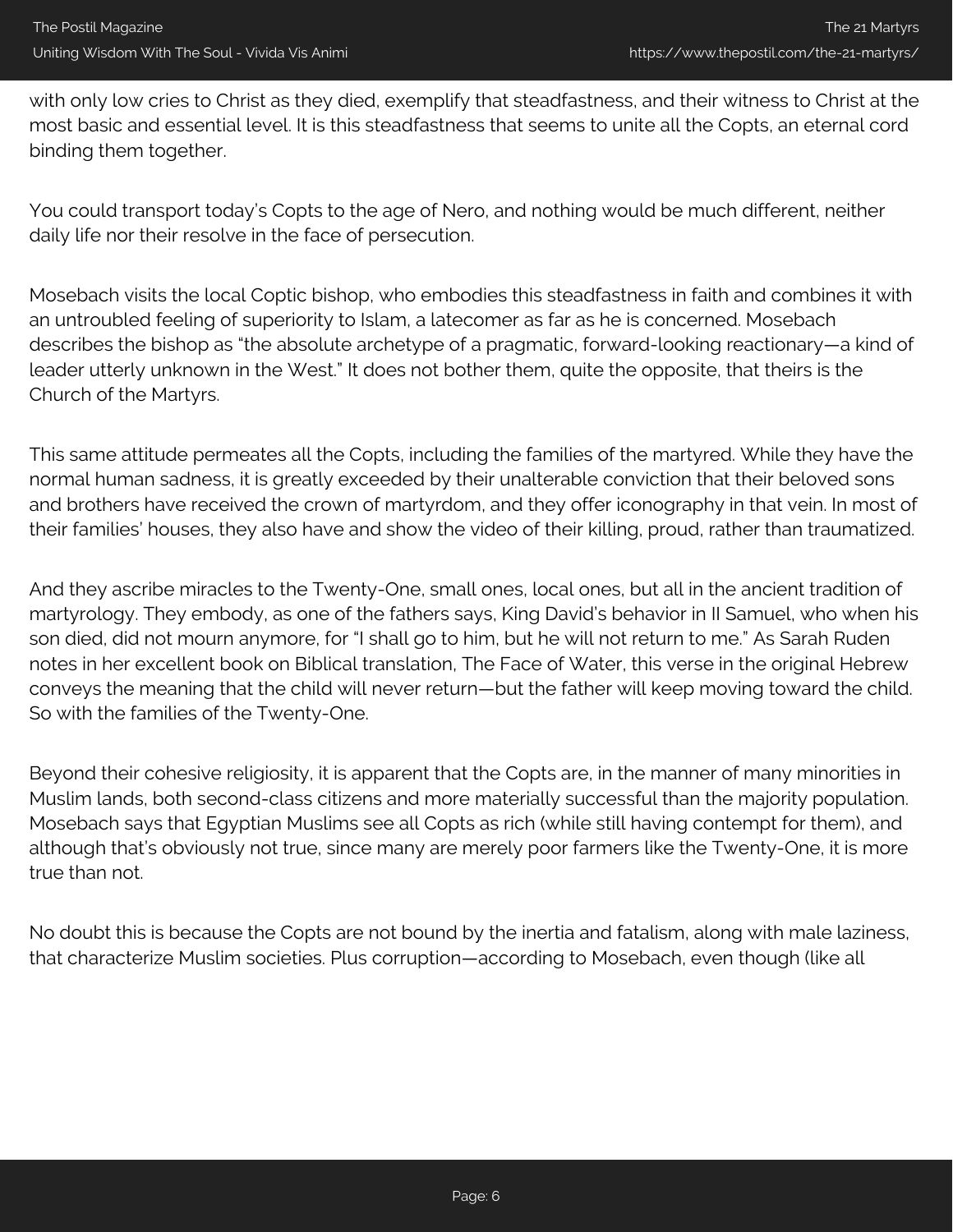Muslim countries) Egypt makes it very hard to build new churches, still, new Coptic churches are springing up everywhere, because the Copts bribe the authorities to look the other way.

The Copts also run large related institutions, such as hospitals (including "the largest and most modern in Upper Egypt"). That is, the Copts are bound up with the world. Other than monastics (something that has revived in modern times), they do not retreat from, but rather engage, the world.

Can this ancient Coptic way of life can survive modernity? It is not a promising sign that within living memory Coptic villages have changed from their ancient form of order and cleanliness to ugly, trashfilled sprawls of half-finished concrete block buildings.

The old roles, where everyone had a place in an extended family, have faded. Atomization has increased, even if it is not anywhere near as bad as in the West. According to Mosebach, these changes are not the result of increased wealth, but flow from some other source, which he does not identify, although he implies the Aswan Dam had something to do with it.

My guess is television and increased ability to move from the place of one's birth, but I don't know. Most importantly, Mosebach does not address whether the Copts are having children, which is all that really matters. Yes, there seem to be many young Copts, and Mosebach relates how they are enthusiastically religious, like the Twenty-One, but if Egypt ever becomes wealthy, will the Copts fall away, leaving their faith and contracting like other societies around the globe? These seem to me to be the essential questions, and not ones the Copts are asking themselves.

Whatever happens, though, the Copts will still be oppressed by the Muslims. They have been oppressed for fourteen hundred years, ever since Islam conquered Egypt. Like many Middle Eastern Christians, when Islam arrived they unwisely did not perceive Islam as much of a threat, or even welcomed it, tired of taxation from the Roman Empire, then sited in Constantinople, and of being viewed as heretics by most of Christendom (not to mention that Islam itself was initially viewed by many as merely another Christian heresy, not all that different from other brands of Christian belief).

As always with Islam, which has no interest in proselytizing, only in the dominance of Islam, the treatment of the Copts varied over time, with the one constant that their subordination was always enforced. Mosebach mentions how all the mighty churches of the Copts were torn down and "the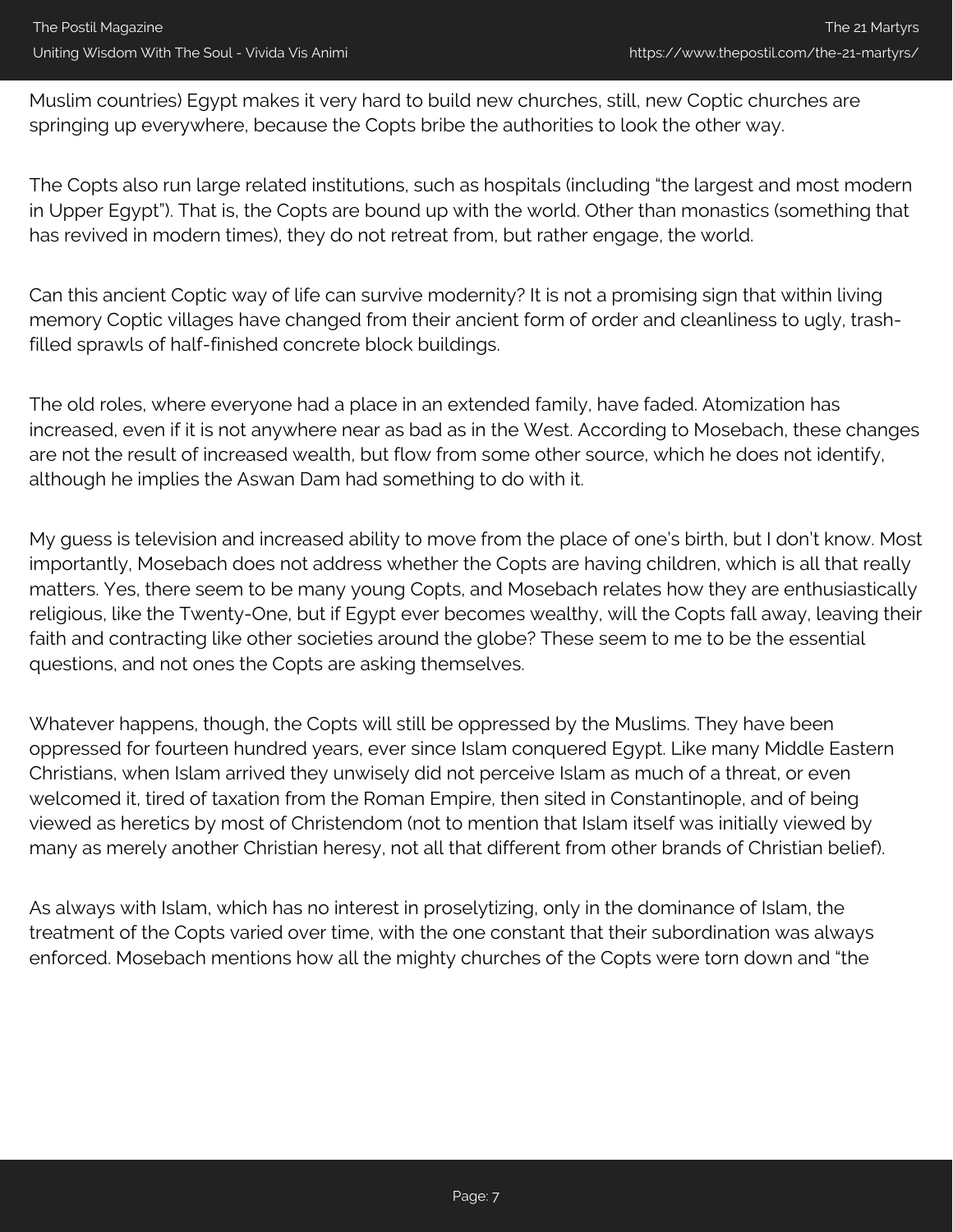columns and Corinthian capitals of those venerable ruins have been visibly incorporated into Cairo's most beautiful mosques." He seems to think that should make the Copts feel better.

For the most part, though, the Muslims and Copts historically managed to co-exist. It is only in the modern world, with a newly militant resurgent Islam and the technology of global communication and new weapons, along with oil money, that the Copts, like all Middle Eastern Christians, are threatened with expulsion or extermination.

Mosebach says "violence isn't an option, probably not even for fanatical Islamists, because there are too many Copts to simply drive them all out or murder them. In other words, the Turkish solution for Armenians and Greeks is no longer on the table."

But he gives no reason why that's true, and for large numbers of Muslims, though probably far from a majority in Egypt, that solution is very much on the table. And since it only would take one such successful campaign to wipe out the Coptic presence in Egypt (ask the Chaldean Christians—thanks, George W. Bush!), the Copts will always be at risk, whatever wishful thinking Mosebach wants to engage in.

How the Copts are to solve this problem is unclear to me. Fighting isn't going to work—even if the Copts really are a quarter of the Egyptian population, as they claim, they don't have the weapons, and aren't going to. Mass conversion of Muslims to Christianity, transforming the Middle East, sure would be nice, but such a thing has never happened in human history—Islam is a strong religion highly resistant to the lure of conversion.

True, as Mosebach quotes Tertullian, "the blood of the martyrs is the seed of the church," but there have been a vast number of Christian martyrs in Muslim lands over the past fourteen hundred years, and mass conversions haven't started yet, though the martyrs doubtless do strengthen the Church.

Israel conquering the Middle East and converting all the Muslims to Judaism would be a good alternative, although that's even less likely. Probably the best approach, if not solution, is to ensure that the Middle East isn't infected with democracy, something that in Muslim countries leads at best to the unleashing of Muslim hatred against Christians in a stable system, and often to genocide against Christians when the political system collapses, as it always does in these societies for which democracy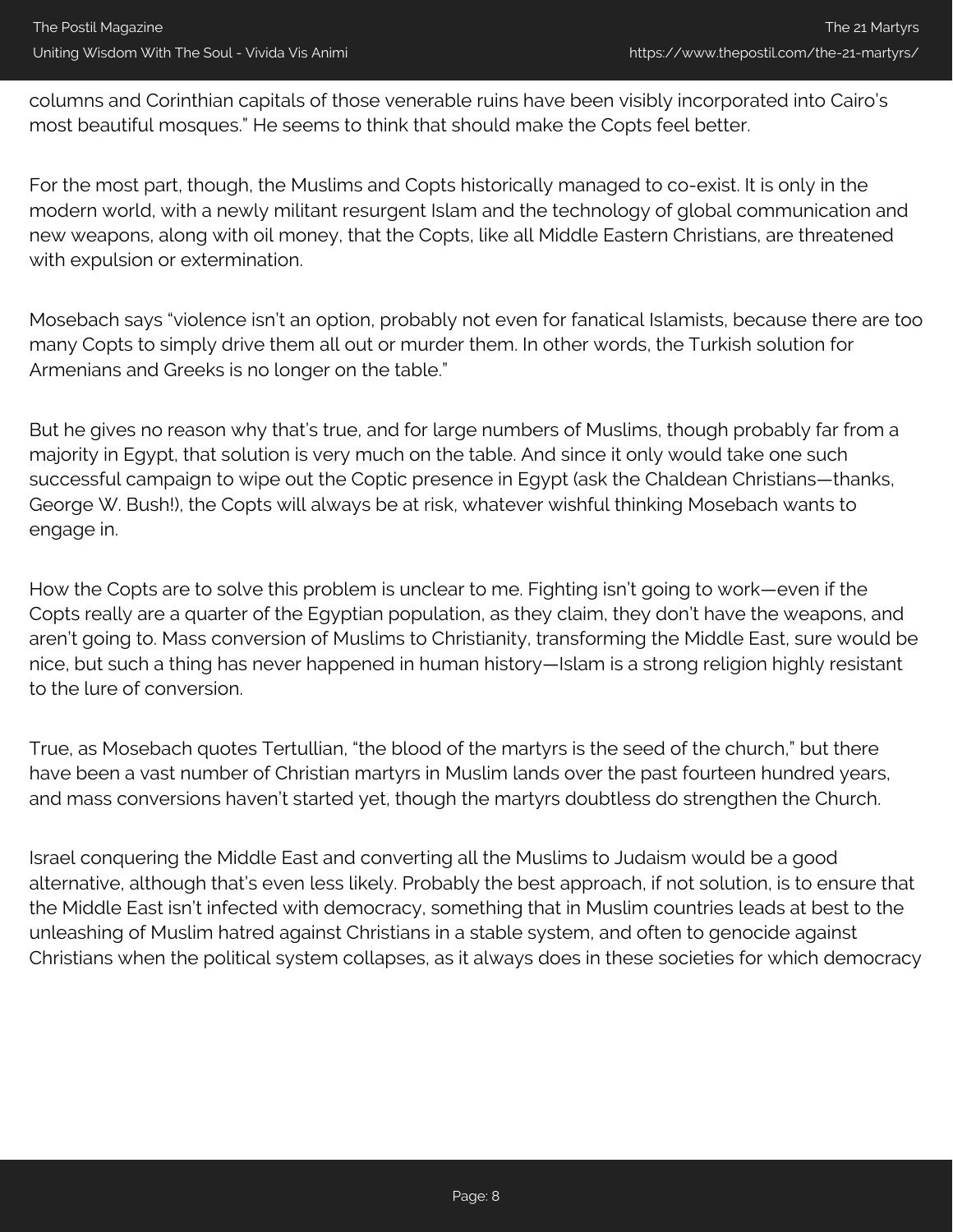is not a good fit.

Instead, the Copts (and us) should support, or at least not oppose, strongmen such as the Assads, or the current Egyptian military dictatorship, because those men both maintain order, which benefits minorities, and tend to rely on Christians as a counterweight to Muslims who want a theocracy.

Thus, Abdel Fattah al-Sisi keeps the Muslim Brotherhood down, which is a service to the world in general and to Christians specifically, if you ever read Seyyid Qutb. Mohammed Morsi would, sooner or later, have turned to exterminating the Copts. And America would have ignored it, since the Left is fine with Christians being exterminated, and the Right, or at least Republicans, are too cowardly and weak to take any action that is seen as benefitting Christians specifically.

Mosebach's proposed solutions to the "Coptic question," that is, the oppression of the Egyptian Copts by the Egyptian Muslims, are equally stupid. He sounds like a clueless Eurocrat, peddling old and tired cant. "We shouldn't resign ourselves to a permanent state of injustice and violence. . . .

After all, there are think tanks working hard to solve the world's problems. These thinkers, of course, would know exactly what questions to ask: Isn't there any way that the Coptic community and Islamic majority might eventually live in peace and harmony?

What kind of international peace conference, United Nations intervention, peace mission, transnational roundtable, or moderated conflict resolution might take care of the 'Coptic question'?" Blurg. Mosebach's "solutions" are so obviously dumb and ineffective as to be offensive. No such mechanism has ever solved a single problem in the Middle East, and none ever will.

Mosebach's Pollyanna attitude toward Coptic survival is just one example of his general geopolitical blindness. Most of this stems from the same source—the author's desperate desire to assign some share of blame to the United States, and to the West more generally, and to exonerate Islam from blame. Thus, Mosebach early on preaches "One must be careful not to view this massacre as one more chapter of an ongoing religious war—that would be false use of religion."

Instead, Mosebach entertains the idea that the killers were "mercenaries who can be bought to commit all kinds of bloodshed, perhaps to benefit the Americans or the Russians, or maybe the Syrians or the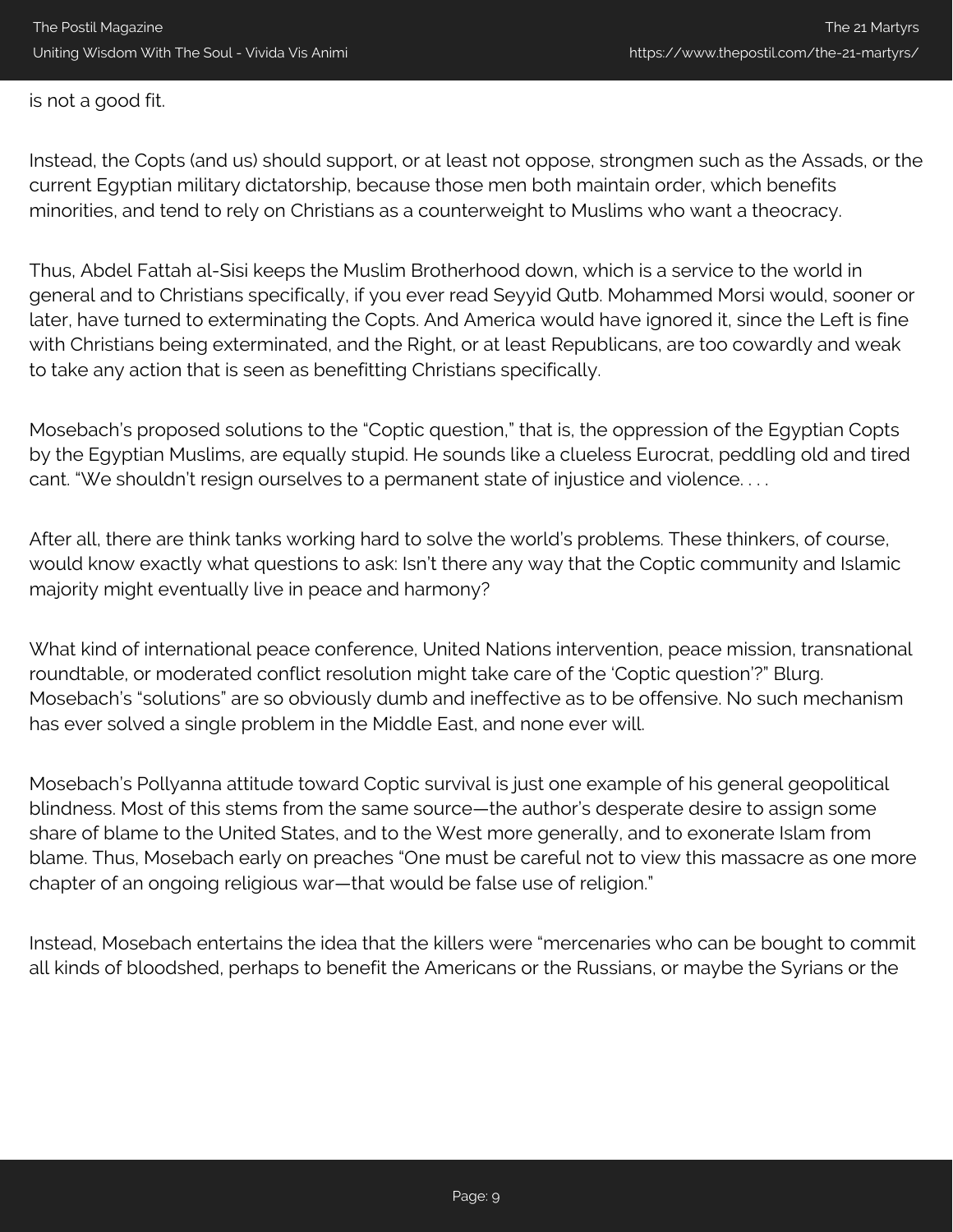Muslim Brotherhood." Or maybe they were just "pawns on a board whose actual players and goals are unknown to them."

This is a dumb fantasy; the killers were ISIS militants, part of a much larger group with coherent ideals and many other similar acts to their name, and both their actions and justifications are part of a long and coherent tradition within Islam. One more chapter of an ongoing religious war is exactly what this is. Reaching for tinfoil-hat theories to explain that obvious fact away makes Mosebach seem like a clown.

Such blinkered stupidity is on display more than once. The American prison at Guantanamo Bay, where a few hundred captured Muslim enemies were held (although by any other country, and in any other past war, they simply would have been summarily executed), in conditions of comfort where they are allowed to practice their religion and any disrespect to their religion is punished, is "where the United States has permanently ruined its reputation as nation that respects the rule of law." No, Saint Joseph was not a "migrant worker." No, the Neoplatonist philosopher Hypatia was not killed in a religious dispute. And so on.

Beyond the Copts, as to the core geopolitical problem the book details, Muslim mass murder of Christians (on display yesterday in Sri Lanka; tomorrow on display somewhere else), the correct solution is the one Donald Trump implemented and brought to a successful completion recently—kill in battle all Muslims who fight for ISIS or any similar brand of Islam.

True, that that would be less necessary if we had not destabilized so much of the Middle East, since the local Muslim rulers would have done it for us, but that's water under the bridge. But as I say above, these are stopgap measures; in the modern world, there can be no permanent peaceful coexistence on equal terms between Islam and Christianity on at the level of the nation-state, so long as Islam's adherents actually believe.

There never has been such coexistence, and there never will be. Any society with a large number of Muslims will face the problems inherent to and generated by Islam. This is unfortunate, but it doesn't make it any less true. Certainly, it is equally true that on an individual level Muslims and Christians can get along fine, but to confuse personal relations with the relations of power that must characterize any human society is a basic mistake.